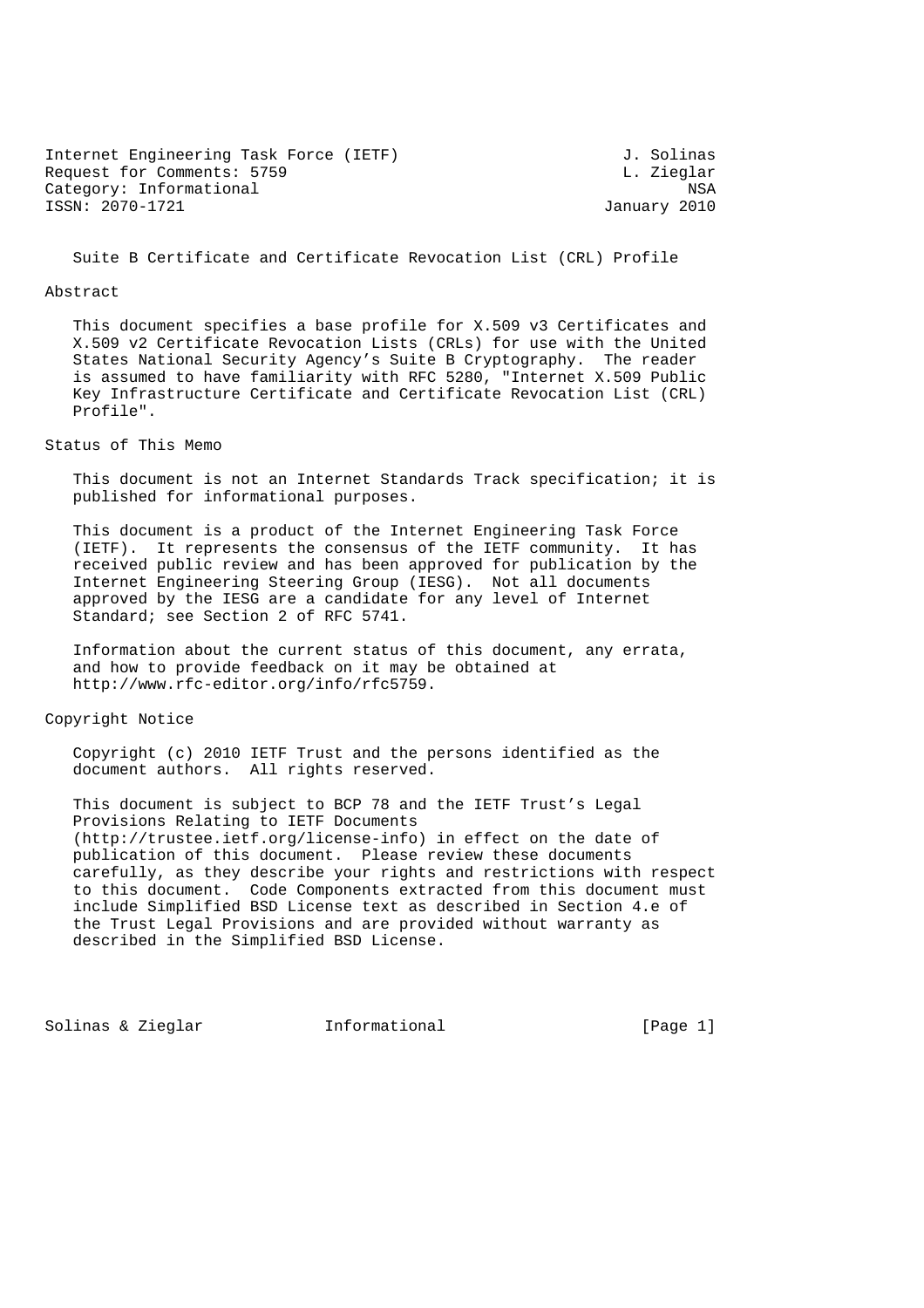### Table of Contents

| 2.             |                                                             |
|----------------|-------------------------------------------------------------|
|                |                                                             |
|                |                                                             |
|                |                                                             |
|                | 4. Suite B Certificate and Certificate Extensions Profile 4 |
|                |                                                             |
|                |                                                             |
|                |                                                             |
|                |                                                             |
|                | 4.5. Certificate Extensions for Particular Types of         |
|                |                                                             |
|                |                                                             |
|                | 4.5.2. Suite B Non-Self-Signed CA Certificates 8            |
|                | 4.5.3. Suite B End Entity Signature and Key                 |
|                | Establishment Certificates 8                                |
| 5              |                                                             |
| б.             |                                                             |
| 7              |                                                             |
| 8 <sub>1</sub> |                                                             |
|                |                                                             |
|                |                                                             |

## 1. Introduction

 This document specifies a base profile for X.509 v3 Certificates and X.509 v2 Certificate Revocation Lists (CRLs) for use by applications that support the United States National Security Agency's Suite B Cryptography.

 The reader is assumed to have familiarity with [RFC5280]. This Suite B Certificate and CRL Profile is a profile of RFC 5280. All MUST level requirements of RFC 5280 apply throughout this profile and are generally not repeated here. In cases where a MUST-level requirement is repeated for emphasis, the text notes the requirement is "in adherence with [RFC5280]". This profile contains changes that elevate some MAY-level options in RFC 5280 to SHOULD-level and MUST level in this profile; this profile also contains changes that elevate some SHOULD-level options in RFC 5280 to MUST-level for this profile. All options from RFC 5280 that are not listed in this profile remain at the requirement level of RFC 5280.

Solinas & Zieglar **Informational** [Page 2]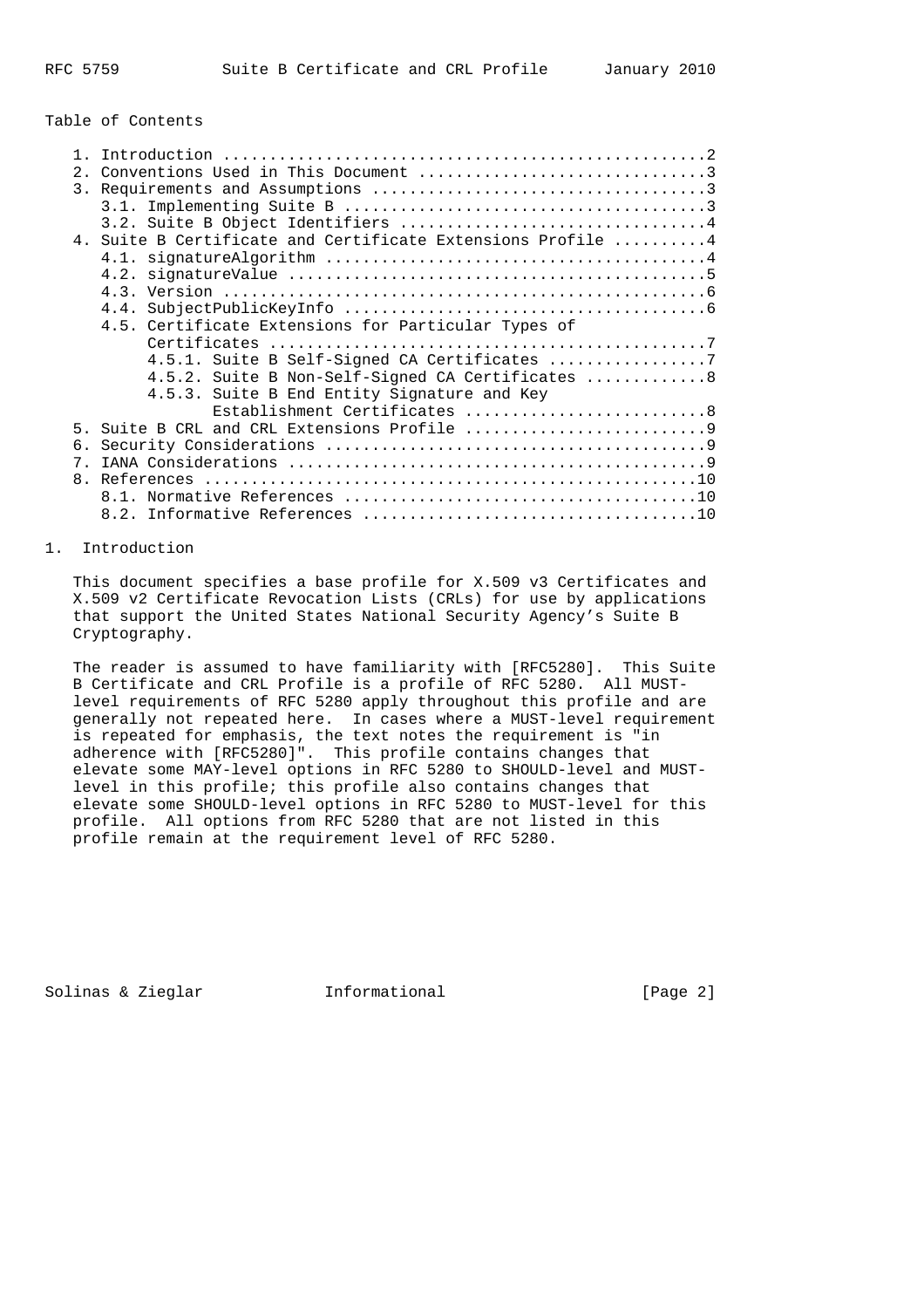The reader is also assumed to have familiarity with [RFC5480], which specifies the syntax and semantics for the Subject Public Key Information field in certificates that support Elliptic Curve Cryptography and [RFC5758], which specifies algorithm identifiers for Elliptic Curve Digital Signature Algorithm (ECDSA).

2. Conventions Used in This Document

 The key words "MUST", "MUST NOT", "REQUIRED", "SHALL", "SHALL NOT", "SHOULD", "SHOULD NOT", "RECOMMENDED", "MAY", and "OPTIONAL" in this document are to be interpreted as described in [RFC2119].

3. Requirements and Assumptions

 The goal of this document is to define a base set of certificate and CRL formats to support interoperability among Suite B solutions. Specific communities, such as the US National Security Systems, may define community profiles that further restrict certificate and CRL formats by mandating the presence of extensions that are optional in this base profile, defining new optional or critical extension types, or restricting the values and/or presence of fields within existing extensions. However, communications between distinct communities MUST use the formats specified in this document when interoperability is desired. (Applications may add additional non-critical extensions to these formats but they MUST NOT assume that a remote peer will be able to process them.)

3.1. Implementing Suite B

 Every Suite B certificate MUST use the X.509 v3 format, and contain either:

- \* An ECDSA-capable signing key, using curve P-256 or P-384; or
- \* An ECDH-capable (Elliptic Curve Diffie-Hellman) key establishment key, using curve P-256 or P-384.

 Every Suite B certificate and CRL MUST be signed using ECDSA. The signing Certification Authority's (CA's) key MUST be on the curve P-256 or P-384 if the certificate contains a key on the curve P-256. If the certificate contains a key on the curve P-384, the signing CA's key MUST be on the curve P-384. Any certificate and CRL MUST be hashed using SHA-256 or SHA-384, matched to the size of the signing CA's key.

Solinas & Zieglar Informational [Page 3]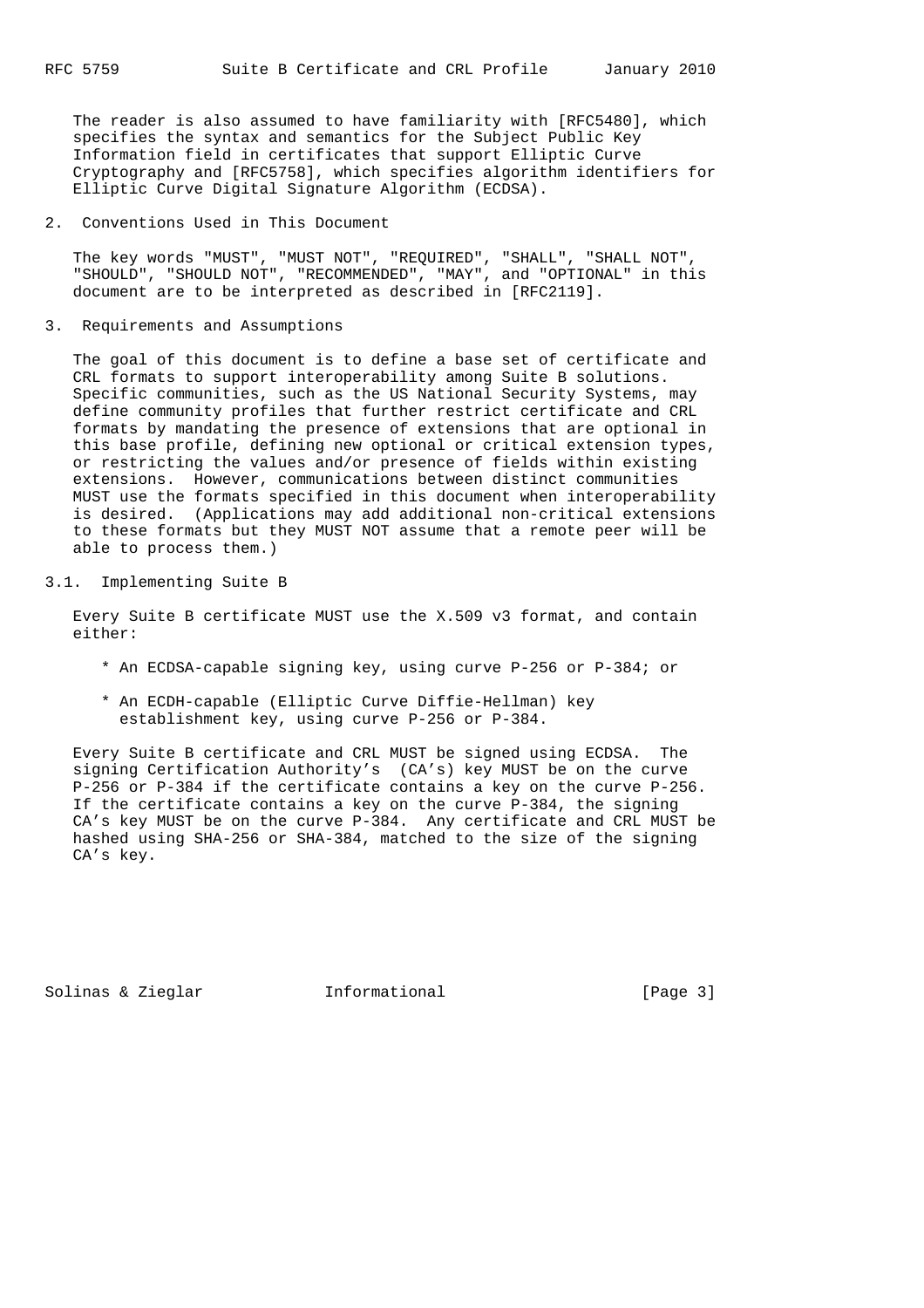3.2. Suite B Object Identifiers

```
 The primary OID structure for Suite B is as follows per [X9.62],
[SEC2], [RFC5480], and [RFC5758].
  ansi-X9-62 OBJECT IDENTIFIER ::= {
    iso(1) member-body(2) us(840) 10045 }
   certicom-arc OBJECT IDENTIFIER ::= {
      iso(1) identified-organization(3) certicom(132) }
```
 id-ecPublicKey OBJECT IDENTIFIER ::= { ansi-X9-62 keyType(2) 1 }

 secp256r1 OBJECT IDENTIFIER ::= { ansi-X9-62 curves(3)  $prime(1)$  7 }

 secp384r1 OBJECT IDENTIFIER ::= { certicom-arc curve(0) 34 }

 id-ecSigType OBJECT IDENTIFIER ::= { ansi-X9-62 signatures(4) }

ecdsa-with-SHA256 OBJECT IDENTIFIER  $::=$  { id-ecSigType ecdsa-with-SHA2(3) 2 }

ecdsa-with-SHA384 OBJECT IDENTIFIER  $::=$  { id-ecSigType ecdsa-with-SHA2(3) 3 }

4. Suite B Certificate and Certificate Extensions Profile

 This Suite B certificate profile is a profile of [RFC5280]. The changes in the requirements from RFC 5280 are listed here. Note that RFC 5280 has varying mandates for marking extensions as critical or non-critical. This profile changes some of those mandates for extensions that are included in Suite B certificates.

#### 4.1. signatureAlgorithm

 The two algorithm identifiers used by Suite B are: 1.2.840.10045.4.3.2 for ecdsa-with-SHA256 and 1.2.840.10045.4.3.3 for ecdsa-with-SHA384, as described in [RFC5758] AND [X9.62].

The parameters MUST be absent as per [RFC5758].

Solinas & Zieglar Informational [Page 4]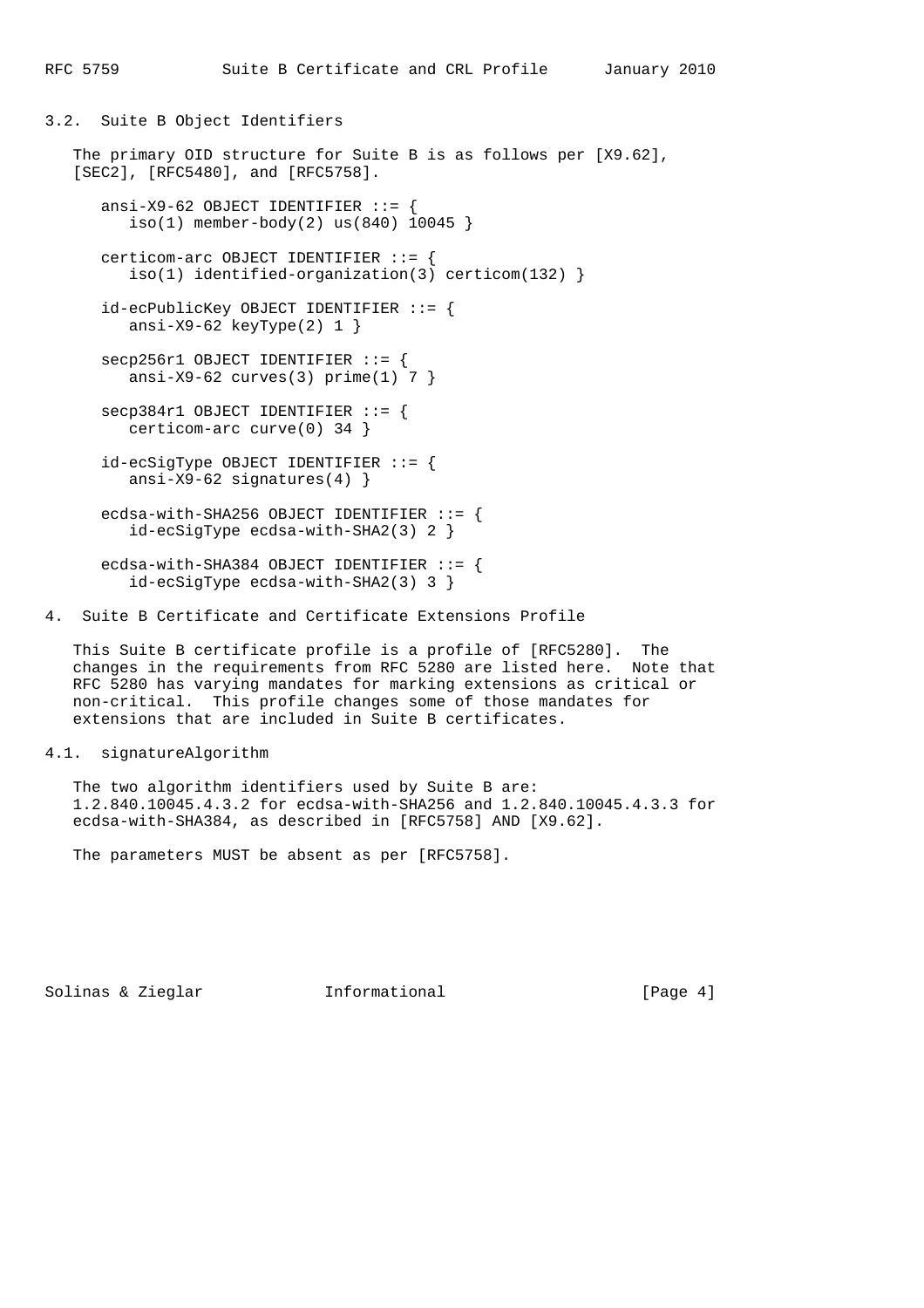# 4.2. signatureValue

 ECDSA digital signature generation is described in [FIPS186-3]. An ECDSA signature value is comprised of two unsigned integers, denoted as r and s. r and s MUST be represented as ASN.1 INTEGERs. If the high order bit of the unsigned integer is a 1, an octet with the value 0x00 MUST be prepended to the binary representation before encoding it as an ASN.1 INTEGER. Unsigned integers for the P-256 and P-384 curves can be a maximum of 32 and 48 bytes, respectively. Therefore, converting each r and s to an ASN.1 INTEGER will result in a maximum of 33 bytes for the P-256 curve and 49 bytes for the P-384 curve.

 The ECDSA signatureValue in an X.509 certificate is encoded as a BIT STRING value of a DER-encoded SEQUENCE of the two INTEGERS. As per [RFC5480], the structure, included for convenience, is as follows:

```
 ECDSA-Sig-Value ::= SEQUENCE {
       r INTEGER,
      s INTEGER<br>}
}
```
For example, in a signature using P-256 and hex notation:

- r= 52e3f7b7 27fba9e8 eddb1d08 3b75c188 2517e6dc 63ded9c0 524f8f9a 45dc8661
- s= b8930438 de8d33bd ab12c3a2 bdad9795 92a1fd65 76d1734c 3eb0af34 0456aef4
- r represented as a DER-encoded INTEGER: 022052e3 f7b727fb a9e8eddb 1d083b75 c1882517 e6dc63de d9c0524f 8f9a45dc 8661
- s represented as a DER-encoded INTEGER: 022100b8 930438de 8d33bdab 12c3a2bd ad979592 a1fd6576 d1734c3e b0af3404 56aef4
- Representation of SEQUENCE of r and s: 30450220 52e3f7b7 27fba9e8 eddb1d08 3b75c188 2517e6dc 63ded9c0 524f8f9a 45dc8661 022100b8 930438de 8d33bdab 12c3a2bd ad979592 a1fd6576 d1734c3e b0af3404 56aef4

Solinas & Zieglar Informational [Page 5]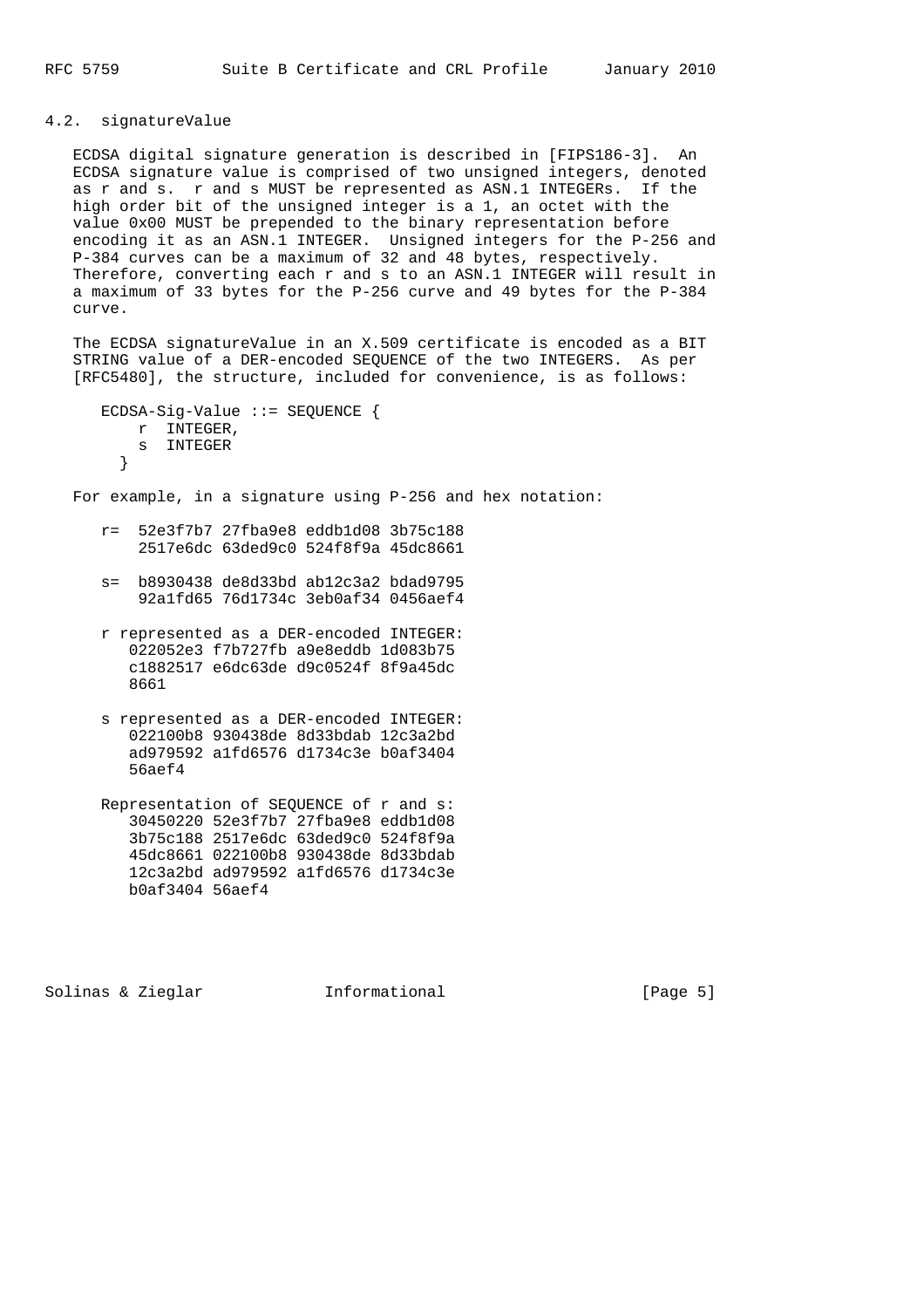Representation of resulting signatureValue: 03480030 45022052 e3f7b727 fba9e8ed db1d083b 75c18825 17e6dc63 ded9c052 4f8f9a45 dc866102 2100b893 0438de8d 33bdab12 c3a2bdad 979592a1 fd6576d1 734c3eb0 af340456 aef4

4.3. Version

 For this profile, Version MUST be 3, which means the value MUST be set to 2.

#### 4.4. SubjectPublicKeyInfo

 For ECDSA signing keys and ECDH key agreement keys, the algorithm ID, id-ecPublicKey, MUST be used.

 The parameters of the AlgorithmIdentifier in this field MUST use the namedCurve option. The specifiedCurve and implicitCurve options described in [RFC5480] MUST NOT be used. The namedCurve MUST be either the OID for secp256r1 (curve P-256) or secp384r1 (curve P-384) [RFC5480].

 The elliptic curve public key, ECPoint, SHALL be the OCTET STRING representation of an elliptic curve point following the conversion routine in section 2.2 of [RFC5480] and sections 2.3.1 and 2.3.2 of [SEC1].

 Suite B implementations MAY use either the uncompressed form or the compressed form of the elliptic curve point [RFC5480]. For interoperability purposes, all relying parties MUST be prepared to process the uncompressed form.

 The elliptic curve public key (an ECPoint that is an OCTET STRING) is mapped to a subjectPublicKey (a BIT STRING) as follows: the most significant bit of the OCTET STRING becomes the most significant bit of the BIT STRING and the least significant bit of the OCTET STRING becomes the least significant bit of the BIT STRING [RFC5480].

Solinas & Zieglar **Informational** [Page 6]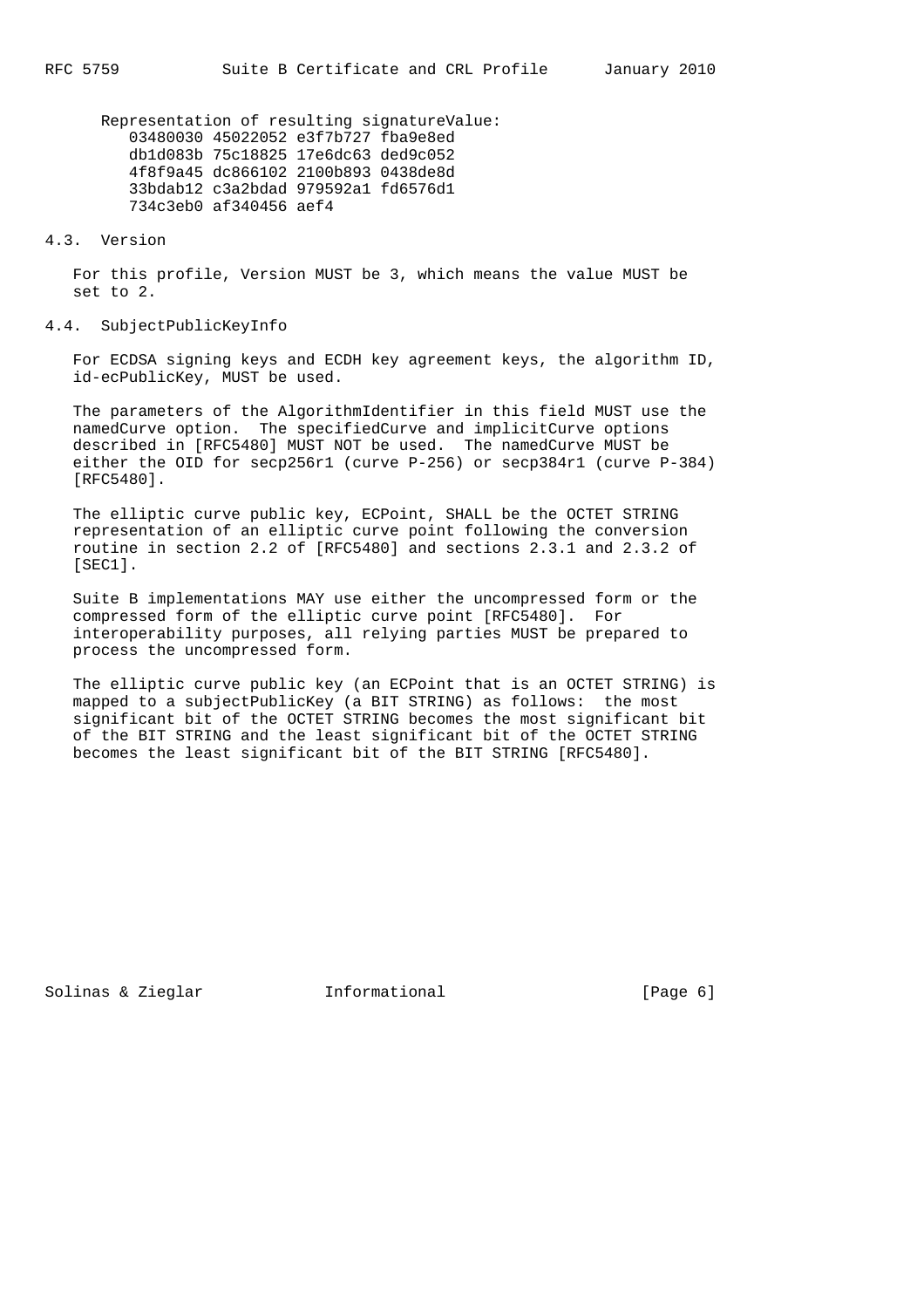An octet string representation of a P-256 uncompressed elliptic curve point: 046cc93a 2cdb0308 47fa0734 2bc8e130 4c77f04f 63557372 43f3a5d7 f51baa82 23d21ebf b87d9944 f7ec170d 64f9924e 9ce20e4d 361c2db5 f1d52257 4259edad 5e A DER-encoded bit string representation of the subject public key: 03420004 6cc93a2c db030847 fa07342b c8e1304c 77f04f63 55737243 f3a5d7f5 1baa8223 d21ebfb8 7d9944f7 ec170d64 f9924e9c e20e4d36 1c2db5f1 d5225742 59edad5e A DER-encoded representation of the AlgorithmIdentifier: 30130607 2a8648ce 3d020106 082a8648 ce3d0301 07 A DER-encoded representation of the subjectPublicKeyInfo using the P-256 curve: 30593013 06072a86 48ce3d02 0106082a 8648ce3d 03010703 4200046c c93a2cdb 030847fa 07342bc8 e1304c77 f04f6355 737243f3 a5d7f51b aa8223d2 1ebfb87d 9944f7ec 170d64f9 924e9ce2 0e4d361c 2db5f1d5 22574259 edad5e 4.5. Certificate Extensions for Particular Types of Certificates Different types of certificates in this profile have different required and recommended extensions. Those are listed in this section. Those extensions from RFC 5280 not explicitly listed in this profile remain at the requirement levels of RFC 5280. 4.5.1. Suite B Self-Signed CA Certificates

 In adherence with [RFC5280], self-signed CA certificates in this profile MUST contain the subjectKeyIdentifier, keyUsage, and basicConstraints extensions.

 The keyUsage extension MUST be marked as critical. The keyCertSign and cRLSign bits MUST be set. The digitalSignature and nonRepudiation bits MAY be set. All other bits MUST NOT be set.

Solinas & Zieglar **Informational** [Page 7]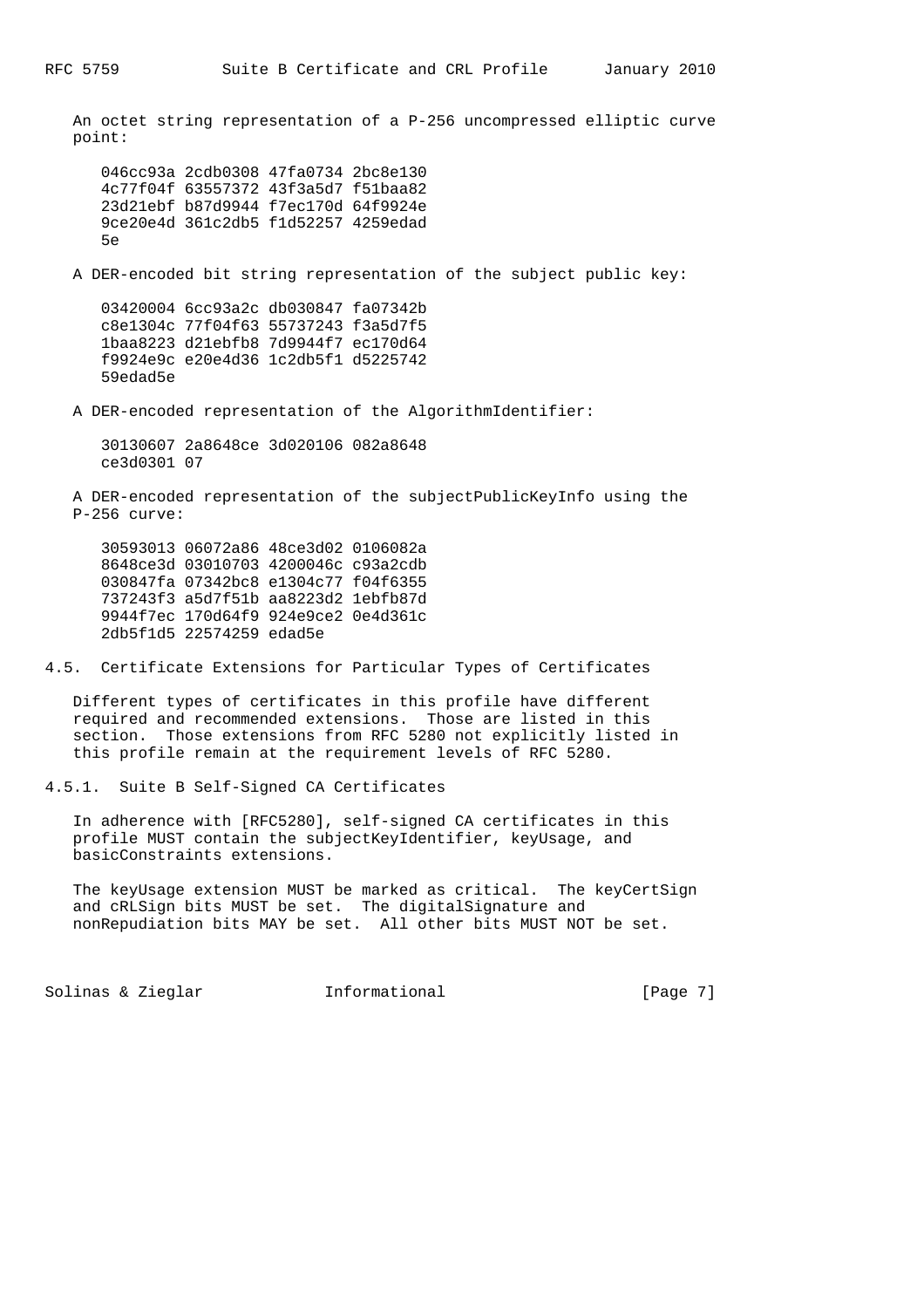In adherence with [RFC5280], the basicConstraints extension MUST be marked as critical. The cA boolean MUST be set to indicate that the subject is a CA and the pathLenConstraint MUST NOT be present.

4.5.2. Suite B Non-Self-Signed CA Certificates

 Non-self-signed CA Certificates in this profile MUST contain the authorityKeyIdentifier, keyUsage, and basicConstraints extensions. If there is a policy to be asserted, then the certificatePolicies extension MUST be included.

 The keyUsage extension MUST be marked as critical. The keyCertSign and CRLSign bits MUST be set. The digitalSignature and nonRepudiation bits MAY be set. All other bits MUST NOT be set.

 In adherence with [RFC5280], the basicConstraints extension MUST be marked as critical. The cA boolean MUST be set to indicate that the subject is a CA and the pathLenConstraint subfield is OPTIONAL.

 If a policy is asserted, the certificatePolicies extension MUST be marked as non-critical, MUST contain the OIDs for the applicable certificate policies and SHOULD NOT use the policyQualifiers option. If a policy is not asserted, the certificatePolicies extension MUST be omitted.

 Relying party applications conforming to this profile MUST be prepared to process the policyMappings, policyConstraints, and inhibitAnyPolicy extensions, regardless of criticality, following the guidance in [RFC5280] when they appear in non-self-signed CA certificates.

4.5.3. Suite B End Entity Signature and Key Establishment Certificates

 In adherence with [RFC5280], end entity certificates in this profile MUST contain the authorityKeyIdentifier and keyUsage extensions. If there is a policy to be asserted, then the certificatePolicies extension MUST be included. End entity certificates SHOULD contain the subjectKeyIdentifier extension.

The keyUsage extension MUST be marked as critical.

 For end entity digital signature certificates, the keyUsage extension MUST be set for digitalSignature. The nonRepudiation bit MAY be set. All other bits in the keyUsage extension MUST NOT be set.

Solinas & Zieglar **Informational** [Page 8]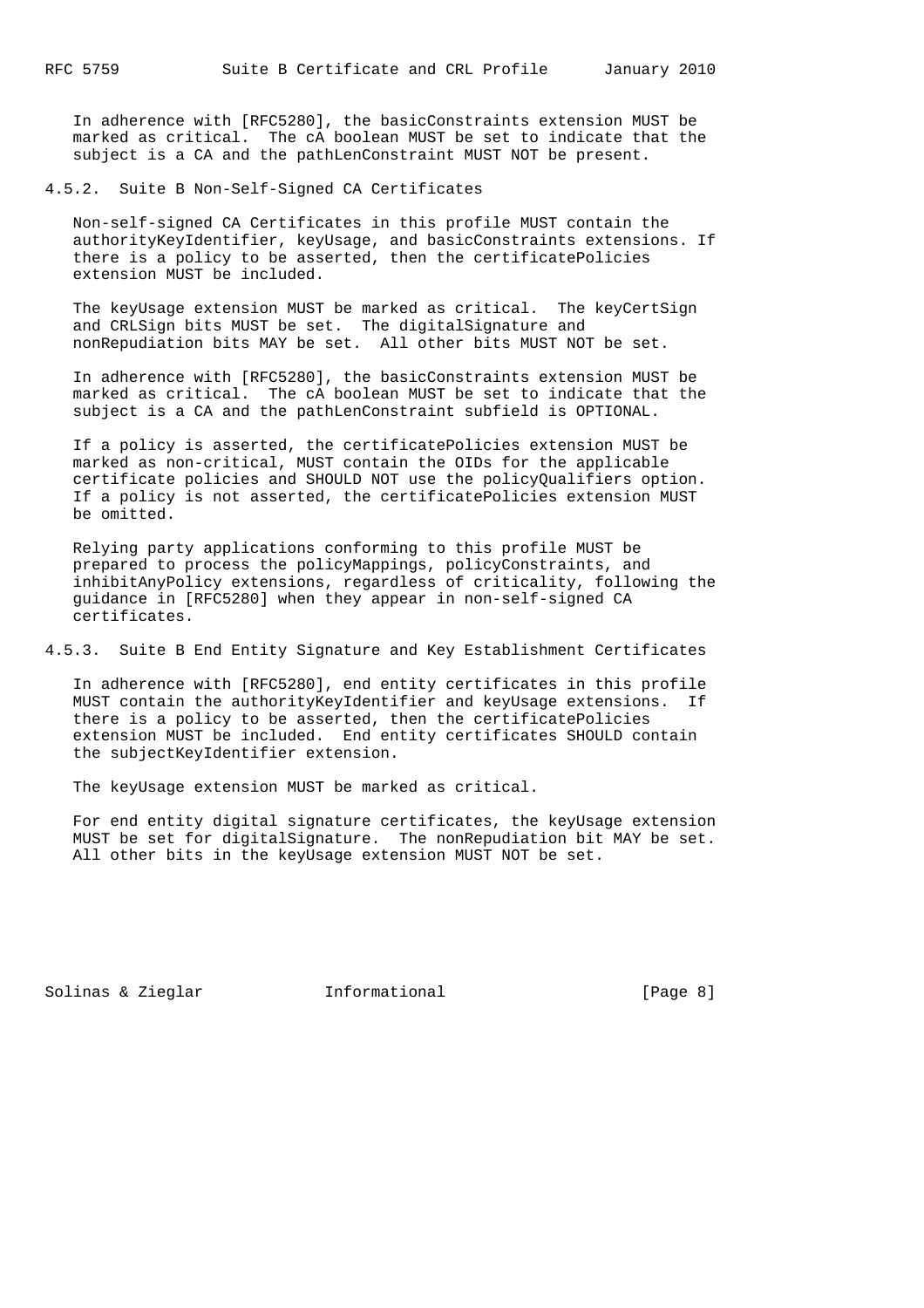For end entity key establishment certificates, the keyUsage extension MUST BE set for keyAgreement. The encipherOnly or decipherOnly bit MAY be set. All other bits in the keyUsage extension MUST NOT be set.

 If a policy is asserted, the certificatePolicies extension MUST be marked as non-critical, MUST contain the OIDs for the applicable certificate policies and SHOULD NOT use the policyQualifiers option. If a policy is not asserted, the certificatePolicies extension MUST be omitted.

5. Suite B CRL and CRL Extensions Profile

 This Suite B CRL profile is a profile of [RFC5280]. There are changes in the requirements from [RFC5280] for the signatures on CRLs of this profile.

 The signatures on CRLs in this profile MUST follow the same rules from this profile that apply to signatures in the certificates, see section 4.

6. Security Considerations

 The security considerations in [RFC5280], [RFC5480], and [RFC5758] apply.

 A single key pair SHOULD NOT be used for both signature and key establishment per [SP-800-57].

 The Suite B algorithms provide significantly improved performance when compared to equivalent-strength cryptography that does not employ elliptic curve cryptography. Where performance has previously been an impediment, use of Suite B may permit employment of PKI-based cryptographic security mechanisms.

7. IANA Considerations

 This document makes extensive use of object identifiers to register public key types, elliptic curves, and algorithms. Most of them are registered in the ANSI X9.62 arc with the exception of some of the curves, which are in the Certicom, Inc. arc (these curves have been adopted by ANSI and NIST). Extensions in certificates and CRLs are identified using the object identifiers defined in an arc delegated by IANA to the PKIX working group. No further action by IANA is necessary for this document or any anticipated updates.

Solinas & Zieglar Informational [Page 9]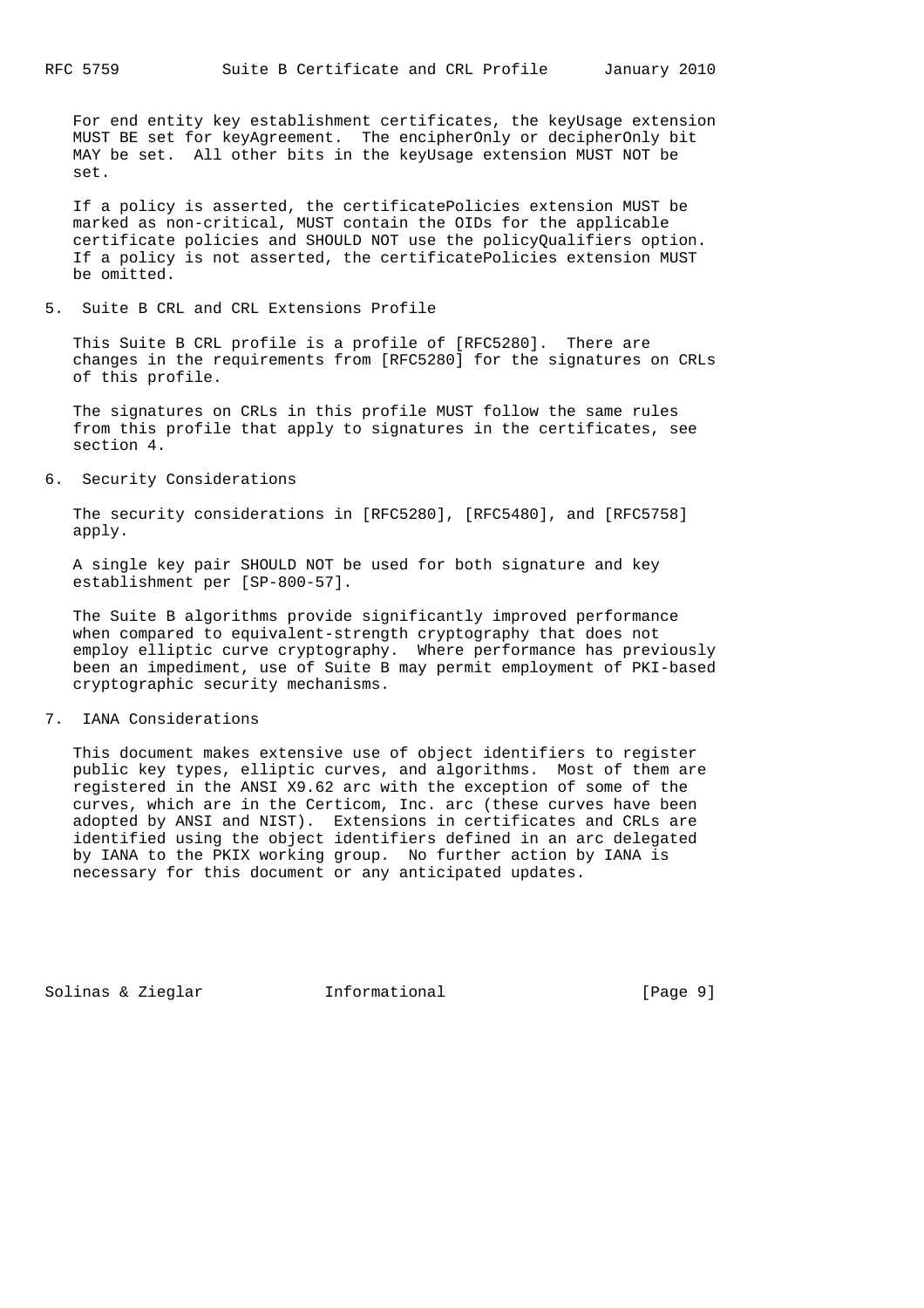### 8. References

- 8.1. Normative References
	- [RFC2119] Bradner, S., "Key words for use in RFCs to Indicate Requirement Levels", BCP 14, RFC 2119, March 1997.
	- [RFC5280] Cooper, D., Santesson, S., Farrell, S., Boeyen, S., Housley, R., and W. Polk, "Internet X.509 Public Key Infrastructure Certificate and Certificate Revocation List (CRL) Profile", RFC 5280, May 2008.
	- [RFC5480] Turner, S., Brown, D., Yiu, K., Housley, R., and T. Polk, "Elliptic Curve Cryptography Subject Public Key Information", RFC 5480, March 2009.
	- [RFC5758] Dang, Q., Santesson, S., Moriarty, K., Brown, D., and T. Polk, "Internet X.509 Public Key Infrastructure: Additional Algorithms and Identifiers for DSA and ECDSA", RFC 5758, January 2010.
- 8.2. Informative References
	- [FIPS186-3] "Digital Signature Standard (DSS)", June 2009.
	- [SEC1] Standards for Efficient Cryptography, "SEC1: Elliptic Curve Cryptography", September 2000.
	- [SEC2] Standards for Efficient Cryptography, "SEC 2: Recommended Elliptic Curve Domain Parameters", September 2000.
	- [SP-800-57] Barker, E., Barker, W., Burr, W., Polk, W. Smid, M., "NIST SP-800-57:Recommendation for Key Management-Part 1: General", March 2007.
	- [X9.62] ANS X9.62, "Public Key Cryptography for the Financial Services Industry; The Elliptic Curve Digital Signature Algorithm (ECDSA)", December 2005.
	- [X9.63] ANS X9.63, "Public Key Cryptography for the Financial Services Industry; Key Agreement and Key Transport Using Elliptic Curve Cryptography", December 2001.

Solinas & Zieglar Informational [Page 10]